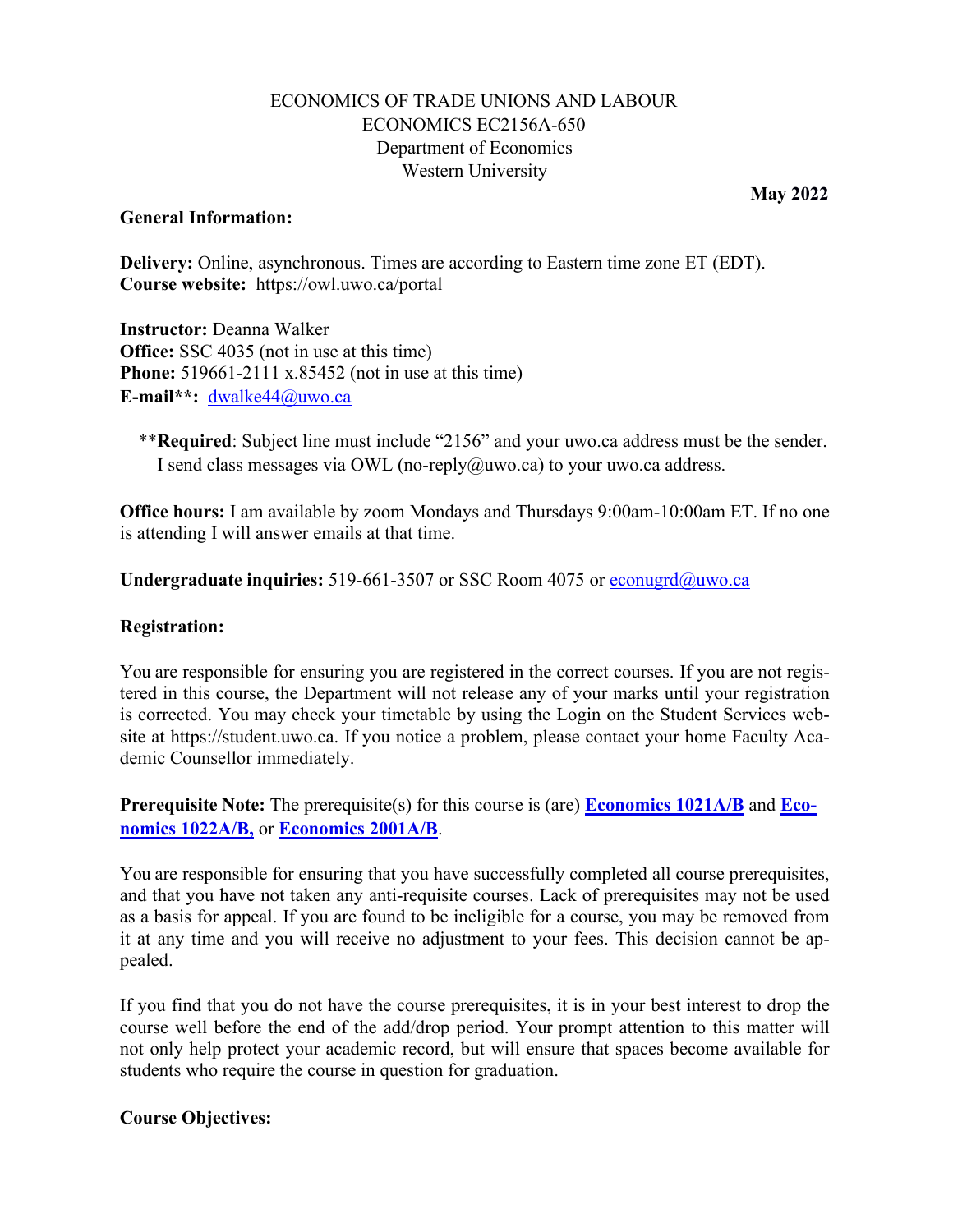The economic and legal aspects of labour relations will be approached under some or all of the following headings: the history and origin of the trade union movement, the economics of trade unions, labour law, wage/price controls and the relationship of unions, firms and governments.

### **Course Learning Outcomes:**

- as well as various government and legislative influences. - Students will recognize the rationales and effects of union interventions in the labour market
- economic theory. - Students will apply the assumptions and predictions of basic labour market and union models in order to make outcome predictions and explain related policy implications in terms of
- - Students will interpret issues arising in labour relations in order to evaluate outcomes in hy-pothetical, historical, and/or contemporary situations.
- formulating independent thought. - Students will develop increased responsibility for examining and managing information, and

## **Textbook(s):**

 Ryerson, 2017 Benjamin, Gunderson, Lemieux, Riddell, *Labour Market Economics*, 8th edition, McGrawHill

 Ryerson, 2021 Benjamin, Gunderson, Lemieux, Riddell, *Labour Market Economics*, 9th edition, McGrawHill

Either edition is suitable. Supplemental material and other references will be posted on OWL.

# **Expectations:**

 by tablet, annotated pdf, a scan or photograph of written work converted to pdf. **A.** Students are responsible at all times throughout the term for stable and reliable internet connection as well as compatible electronic devices and software. You may be asked tosubmit work in pdf format. Unless otherwise specified, the following are all acceptable: work created

 clerical or otherwise. Failure to abide by instructions given may also result in penalties. **B.** Students are expected to have competence in prerequisite topics, and to independently follow instructions and submit work with accuracy. The student bears all responsibility for errors,

 **C.** To pass the course, a student must complete all components of the course. If any compo- nent has not been completed, a pass will not be granted regardless of the grade on the remaining components.

Students are expected to work consistently throughout the term. This includes on-time completion of each unit's readings and OWL lesson work, participation in OWL forum discussion posting, and working through problem sets for submission.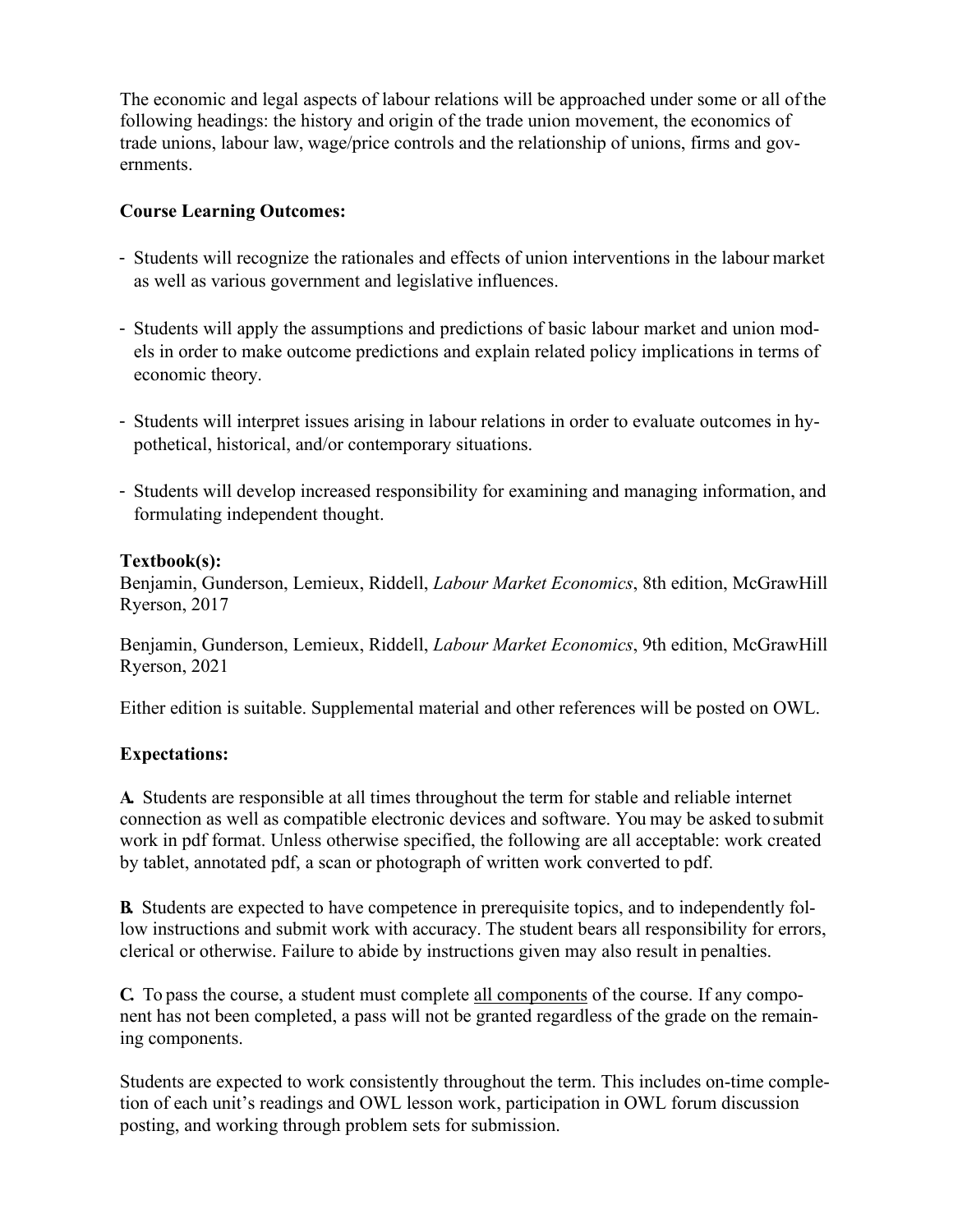This course also has a final examination. **A student whose engagement with the course is not satisfactory will not be permitted to write the final exam.** (See the Policy Regarding Class Attendance and Engagement in the Please Note appendix to this course outline, and also the university's Attendance Regulations for Examinations.)

 instructor, returned to the student for revision to a literate level. **D.** Students are responsible at all times for clear articulation and reading comprehension.Work which shows a lack of proficiency in English may either be failed or, at the discretion of the

 required to be your own, individual work. You must properly acknowledge anyone else's **E.** Students will be held to the Student Code of Conduct. All submissions in this course are words or ideas which you use and you must follow any instructions given regarding authorized exam materials. Examination may be subject to proctoring by Zoom. The final exam and all coursework are not collaborative.

**Plagiarism, whether intentional or unintentional, will be treated as a scholastic offence.** A helpful tutorial with quizzes for self-testing is available at http://lib.usm.edu/plagiarism\_tutor-ial.html. Assessments in this course may be subject to Turnitin analysis.

#### **Copyright:**

All course materials are protected by copyright law.

Copyright protection on course material includes lectures, power point presentations, outlines, and similar materials. Students may take notes and make copies of course materials for their own educational purposes. Students may not make recordings, reproduce (or allow others to reproduce), post or distribute lecture notes, wiki material, and other course materials publicly and/or for commercial purposes without written consent of the instructor.

# **Topics Covered and Relevant Chapters:**

Units are two weeks long and begin on Wednesdays.

Unit 1: Unions and the Labour Market (Ch 1, 8)

- Competitive labour market model and Neoclassical predictions
- Special considerations about labour markets and function of the wage rate
- Do workers need union empowerment?

Unit 2: Labour Market Outcomes (Ch 5, 7)

- Competitive and Monopsonistic demand for labour
- Union effects on market outcomes under different market structures
- Can government regulation achieve worker objectives without unions?

# Unit 3: Models of Union Behaviour and Bargaining (Ch 14, 14A)

- Overview of unions in Canada
- Union preferences what do workers care about?
- Models of contract determination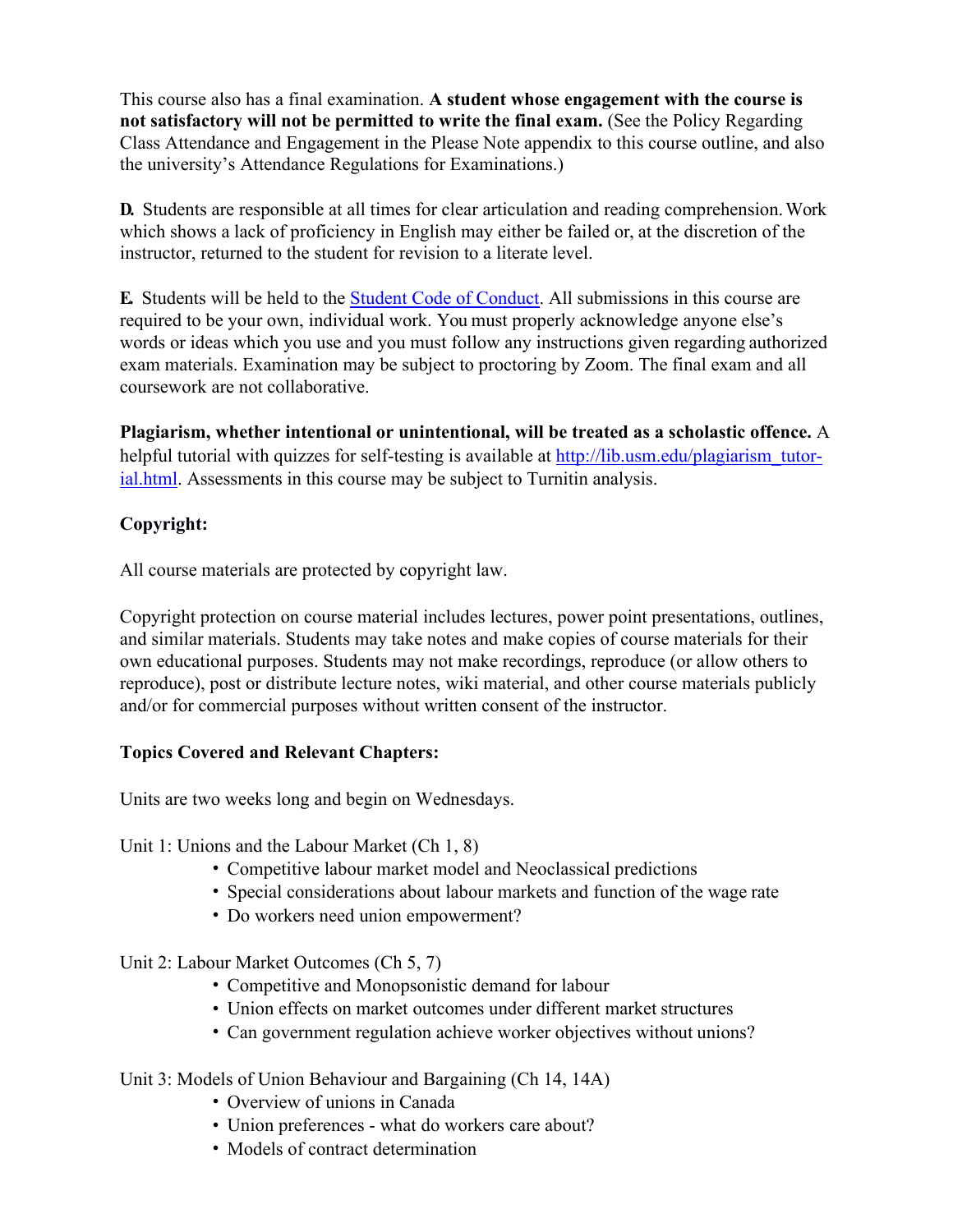Unit 4: Impact of Unions (Ch 15)

- Wage differentials and effects of unions across sectors
- How unions affect non-wage outcomes

Unit 5: Labour Supply (Ch 2)

- Participation and hours-of-work decision, special constraints
- Union influences on individual and market labour supply

Unit 6: Labour Demand (Ch 5, 6)

- Demand for labour in the presence of unions
- Labour and product market structures
- Quasi-fixed costs and compensation negotiation

The above list is tentative and may be modified as the course progresses. Supplemental material and other references will be posted on OWL.

#### **Grading:**

 (note that late submissions count towards the completion requirement for the course credit, but As described under "Expectations," a student must show satisfactory engagement to be admitted to the final exam, and all components of the course must be completed in order to be given credit for the course. Upon meeting this requirement, the grade will be calculated as follows will be graded as zero):

Lesson Work: 12% Discussion Posts: 12% Problem Sets: 36% Final Exam: 40%

| <b>Material Coverage</b> | <b>Lesson &amp; Discussion</b> | <b>Problem Sets</b> |
|--------------------------|--------------------------------|---------------------|
| Unit 1                   | May 11                         | May 14              |
| Unit 2                   | May 18                         | May $21$            |
| Unit 3                   | May $25$                       | May 28              |
| Unit 4                   | June 1                         | June 4              |
| Unit 5                   | June 8                         | June 11             |
| Unit 6                   | June 15                        | June 18             |

For each unit you will complete OWL lesson work and a forum discussion post followed by a problem set. Due dates (submission by 11:55 PM ET) are as follows: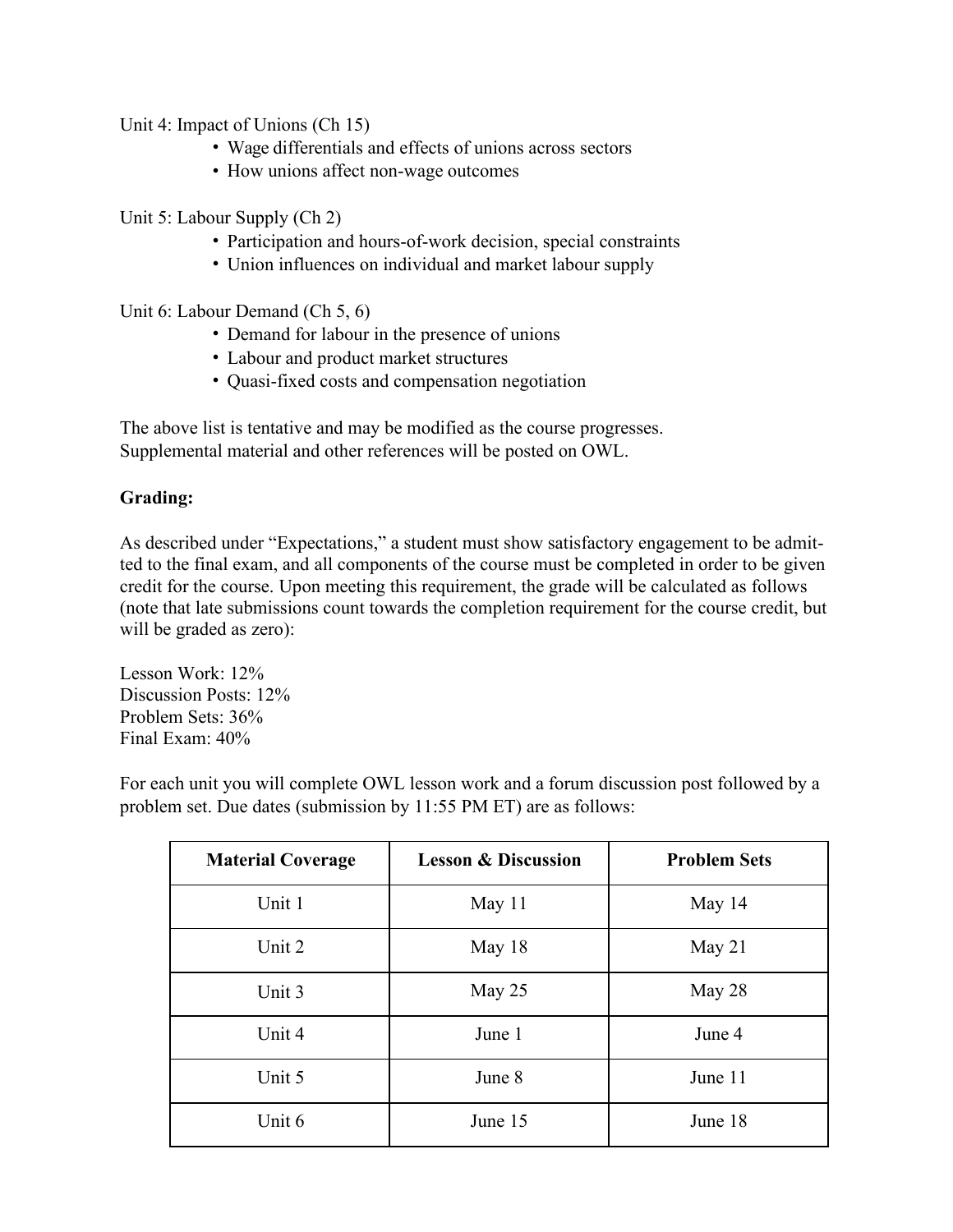The final examination will be scheduled by the Registrar. The final exam period is June 18-19.

 (under extenuating circumstances or valid SRA), some form of accommodation may be of-Any missed or late components of the assessment must be submitted for the completion requirement, but will be receive a grade of zero. If the student's absence is formally excused fered as deemed appropriate by the instructor. Such accommodation will depend on the particulars of the situation and may involve altering the weight, coverage, length and/or format of the student's coursework at the instructor's discretion. Students who miss any assessments must follow Western University's formal procedures in order for missed work to receive academic consideration. See the 'Please Note' section of this course outline for details of these procedures.

## **Tips on How to Be Successful in this Class:**

While this course is challenging in-person, it can be even more challenging online if you are not careful. Students should understand the level of autonomy and self-discipline required to be successful.

- problem sets, with weekly due dates to encourage you to stay on track. • Engagement begins with lesson and discussion work and progresses to more advanced
- with a topic, check the online discussion boards and/or make use of office hours. • Do not be afraid to ask questions. It is intended that applications of the content will not be obvious and will require meticulous thought and deduction. If you are struggling
- you would normally expect. • Do work earlier rather than later so that you can alternate with breaks and have time to digest or find help. The textbook is not written specifically for our subject, so depending on your background and aptitude you may find you need more time or effort than
- into account when gauging your standing during the term. • In recognition of the particular challenges of this course, I have set up the course grade structure to encourage and reward participation and diligence in weekly work. It does make a difference (both directly and indirectly) if you achieve all available credit for participation and completion. Just keep in mind that as a result of this grade structure, interim grades in this course tend to be higher than final grades, so be sure to take this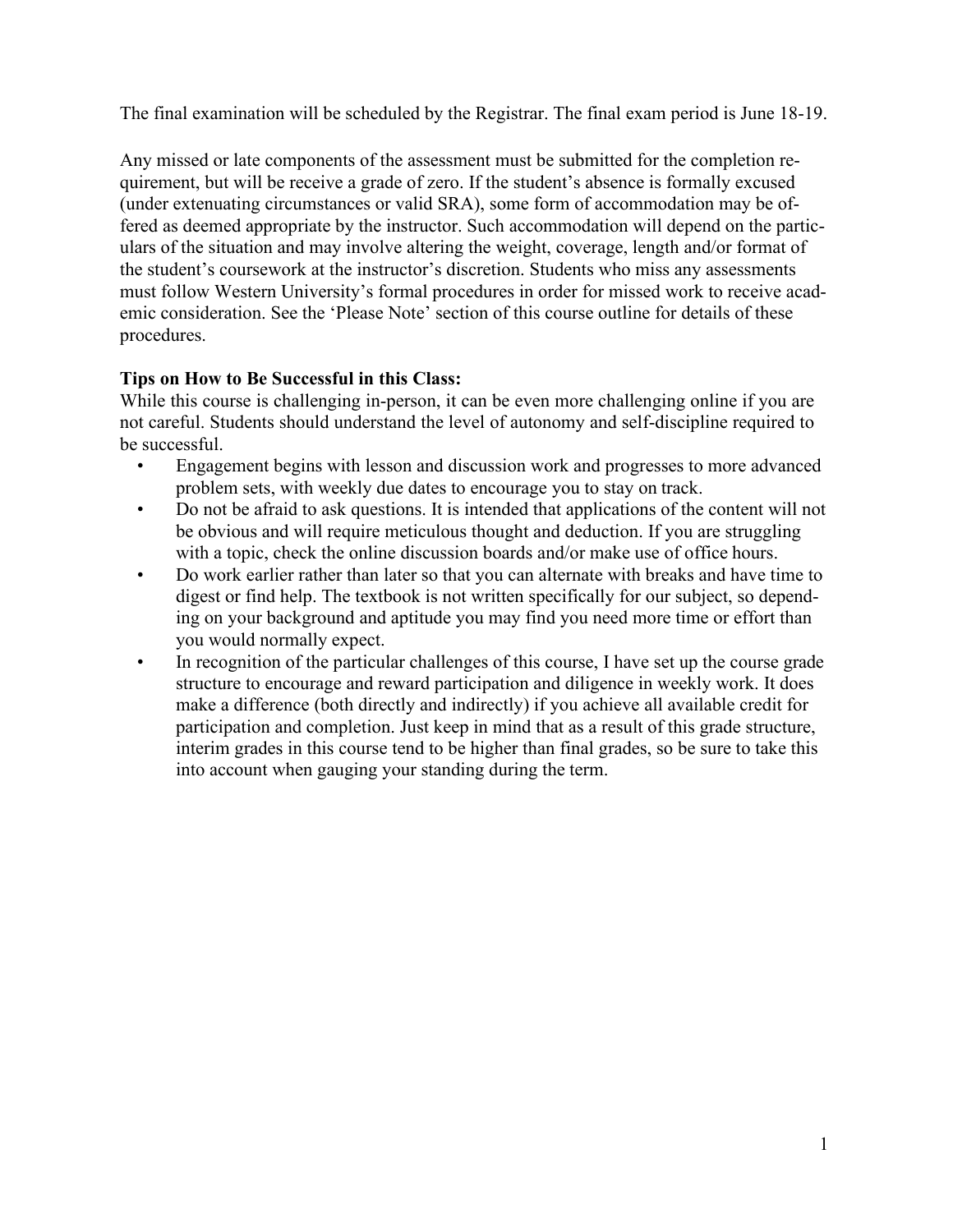# **Please Note Department & University Policies for Summer 2022**

 Students should also check their registration to ensure they are enrolled in the correct courses. The University expects all students to take responsibility for their own Academic Programs.

- policies and procedures. 1. **Guidelines, policies, and your academic rights and responsibilities** are posted online in the current Western Academic Calendar at: [http://westerncalendar.uwo.ca.](http://westerncalendar.uwo.ca/) Claiming that "you didn't know what to do" is not an acceptable excuse for not following the stated
- **2.** Students must familiarize themselves with the **"Rules of Conduct for Examinations"**  [http://www.uwo.ca/univsec/pdf/academic\\_policies/exam/administration.pdf.](http://www.uwo.ca/univsec/pdf/academic_policies/exam/administration.pdf)
- 3. **Cheating as an academic offence:** Students are responsible for understanding what it means to "cheat." The Department of Economics treats cheating incidents very seriously and will investigate any suspect behavior. Students found guilty will incur penalties that could include a failing grade or being barred from future registration in other Economics courses or programs. The University may impose further penalties such as suspension or expulsion.
- 4. **Plagiarism:** Students must write their essays and assignments in their own words. When taking an idea/passage from another author, it must be acknowledged with quotation marks where appropriate and referenced with footnotes or citations. Plagiarism is an academic offence (see Scholastic Discipline for Undergraduate Students in the Western Calendar at [http://westerncalendar.uwo.ca/PolicyPages.cfm?Command=showCategory&PolicyCategor](http://westerncalendar.uwo.ca/PolicyPages.cfm?Command=showCategory&PolicyCategoryID=1&SelectedCalendar=Live&ArchiveID&Page_20)  [yID=1&SelectedCalendar=Live&ArchiveID=#Page\\_20\)](http://westerncalendar.uwo.ca/PolicyPages.cfm?Command=showCategory&PolicyCategoryID=1&SelectedCalendar=Live&ArchiveID&Page_20).

Western University uses software to check for plagiarism and students may be required to electronically submit their work. Those found guilty will be penalized as noted in point 3.

- 5. It is a Department of Economics policy that **NO** assignments be dated, stamped or accepted by staff. Students must submit assignments to the instructor.
- **6. Appeals**: University policies and procedures for appealing a mark can be found in the Student Academic Appeals section in the current Western Academic Calendar at: [http://westerncalendar.uwo.ca/PolicyPages.cfm?Command=showCategory&PolicyCategor](http://westerncalendar.uwo.ca/PolicyPages.cfm?Command=showCategory&PolicyCategoryID=1&SelectedCalendar=Live&ArchiveID&Page_14)  [yID=1&SelectedCalendar=Live&ArchiveID=#Page\\_14.](http://westerncalendar.uwo.ca/PolicyPages.cfm?Command=showCategory&PolicyCategoryID=1&SelectedCalendar=Live&ArchiveID&Page_14) **Please note the relevant deadlines.**

 instructions and use the appeal form shown in the above link. Department of Economics procedures for appealing a mark can be found here: https://economics.uwo.ca/undergraduate/program\_counselling/responsibilities\_policies.ht [ml#appeals. T](https://economics.uwo.ca/undergraduate/program_counselling/responsibilities_policies.html#appeals)he Department will not consider an appeal unless an attempt has been made to settle the matter with the instructor first. Students who remain dissatisfied with the outcome may proceed to submit an appeal to  $e_{\text{conugrd}}(\hat{a}_{\text{uwo.ca.}})$  Please follow the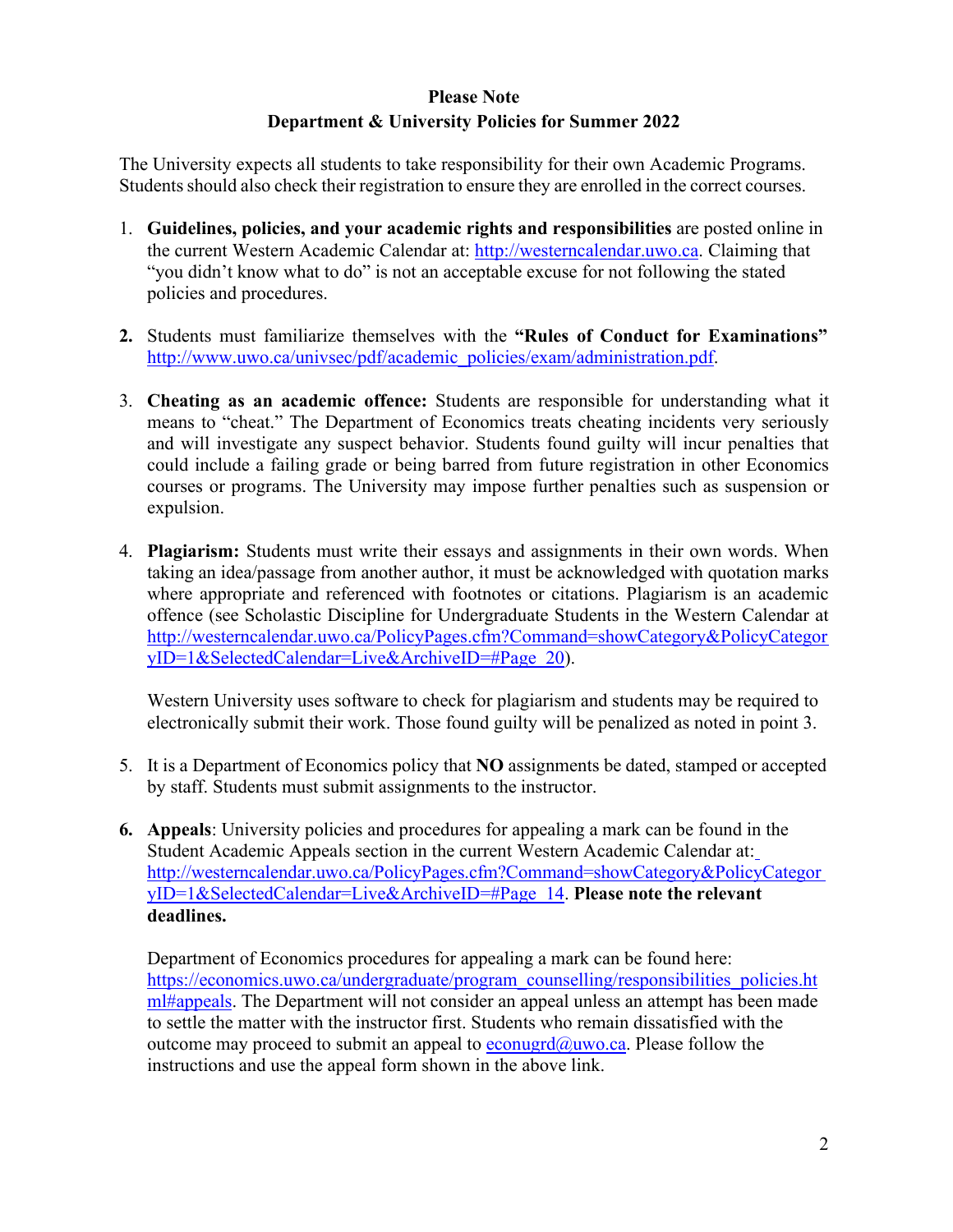- Economics courses. The fact that grades have been adjusted is **not** grounds for an appeal. 7. **Systematic adjustments of a class grade distribution** (either up or down) can occur in
- 8. Note the following **add and drop deadlines**:

| Deadline to add a course:  | <b>Friday May 13, 2022</b> |
|----------------------------|----------------------------|
| Deadline to drop a course: | Monday June 6, 2022        |

#### **Policy Regarding Makeup Tests and Final Examinations**

Faculty of Social Science policy states that oversleeping or misreading an exam schedule is NOT grounds for a makeup. This rule applies to midterm and final exams in the Department of Economics.

#### **Policies Regarding Academic Accommodation**

- The Faculty of Social Science's policies on academic accommodation are found at [https://counselling.ssc.uwo.ca/procedures/academic\\_consideration.html](https://counselling.ssc.uwo.ca/procedures/academic_consideration.html)
- **Accommodation for Students with Disabilities:** Students with disabilities or accessibility challenges should work with Accessible Education (formerly SSD, see http://academicsupport.uwo.ca/accessible education/index.html), which provides recommendations for accommodation based on medical documentation or psychological and cognitive testing. The accommodation policy can be found here[:](https://www.uwo.ca/univsec/pdf/academic_policies/appeals/Academic%20Accommodation_disabilities.pdf)  [Academic Accommodation for Students with Disabilities.](https://www.uwo.ca/univsec/pdf/academic_policies/appeals/Academic%20Accommodation_disabilities.pdf)
- or exam. • **Rewriting Exams and Retroactive Reweighting are NOT Permitted:** Students who proceed to write a test or examination must be prepared to accept the mark. Rewriting tests or examinations, or retroactive reweighting of marks, is **not** permitted. Self-Reported Absences cannot be used once a student has proceeded to start to write a test
- is missed due to an absence of no more than 48 hours in duration, and the assessment for Students are expected to contact their instructors within 24 hours of the end of the period of the self-reported absence, unless noted otherwise on the syllabus. Students are not able to use the self-reporting option in the followingcircumstances: • **Self-Reported Absences:** Students will have one opportunity during summer term to receive academic consideration if they self-report a missed assessment using the online self-reported absence portal, provided the following conditions are met: the assessment which consideration is being sought is worth 30% or less of the student's final grade.
	- for exams scheduled by the Office of the Registrar (e.g., final exams)
	- absence of a duration greater than 48 hours
	- assessments worth more than 30% of the student's final grade
	- if the student has opened or started the test orexam
	- • if a student has already used the self-reporting portal twice during the fall/winter terms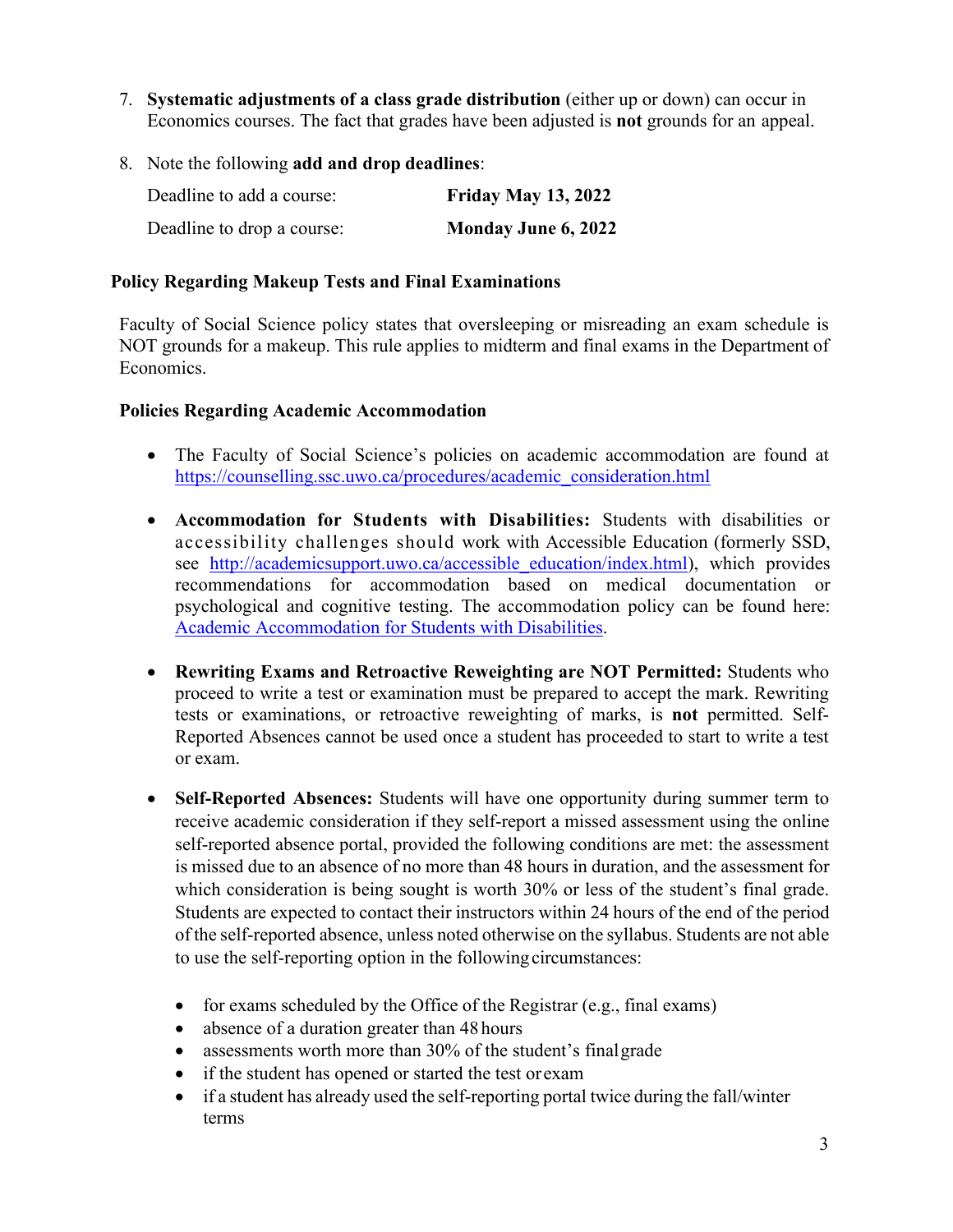If the conditions for a Self-Reported Absence are *not* met, students will need to provide documentation if there are compassionate grounds for the absence in question. Students are encouraged to contact their Faculty academic counselling office for more information instructor as soon as possible, ideally before the assessment, when they become aware of an absence. University policy is that students must communicate with their instructors and procedures may result in denial of academic accommodation and a grade of zero. a Student Medical Certificate (SMC) if the absence is medical or provide appropriate about the relevant documentation. It is strongly recommended that students notify the no later than 24 hours after the end of the period covered by the SMC or immediately upon their return from their documented absence. Failure to follow University policy

- **Self-Isolation Reporting Tool**: Students who are required to self-isolate due to COVID- 19 should complete the Self-Isolation Reporting Tool (SIRT). By using this, students are this tool is intended for self-isolation due to COVID-19 only and those who complete this form will be expected to remain off-campus for at least five days. Students are expected to contact their instructors within 24 hours of the end of the period of their self-isolation period, unless noted otherwise on the syllabus. attesting that they must self-isolate as a result of direction obtained from a COVID-19 Self-Assessment. The information entered on this tool will be used by Academic Counselling to assess your need for academic considerations. Students should note that
- receive documentation directly from a student, whether in support of an application for  **submitted to the Academic Counselling office of a student's Home Faculty.**  • **Documentation for Accommodation:** Individual instructors are not permitted to consideration on medical grounds or for other reasons. **All required documentation for absences that are not covered by the Self-Reported Absence Policy must be**
- [Policy on Academic Consideration for Student Absences -](https://www.uwo.ca/univsec/pdf/academic_policies/appeals/accommodation_illness.pdf) Undergraduate Students i[n](https://www.uwo.ca/univsec/pdf/academic_policies/appeals/accommodation_illness.pdf)  • **Western University policy on Consideration for Student Absence** is available here[:](https://www.uwo.ca/univsec/pdf/academic_policies/appeals/accommodation_illness.pdf)  [First Entry Programs.](https://www.uwo.ca/univsec/pdf/academic_policies/appeals/accommodation_illness.pdf)
- **Student Medical Certificate (SMC):** This form is available here[:](http://www.uwo.ca/univsec/pdf/academic_policies/appeals/medicalform.pdf)  [http://www.uwo.ca/univsec/pdf/academic\\_policies/appeals/medicalform.pdf](http://www.uwo.ca/univsec/pdf/academic_policies/appeals/medicalform.pdf)
- be affected by a religious observance. Additional information is given in the Western • **Religious Accommodation:** Students should consult the University's list of recognized religious holidays and should give reasonable notice in writing, prior to the holiday, to the Instructor and an Academic Counsellor if their course requirements will [Multicultural Calendar.](https://multiculturalcalendar.com/ecal/index.php?s=c-univwo)

 **Policy Regarding Class Attendance and Engagement:** If the instructor deems a student's inadequate use of online course materials. Instructors who intend to make use of this policy will notify the student in advance. attendance or engagement in the class to be unsatisfactory, that student may be prohibited from writing the final examination. Examples of unsatisfactory class engagement include frequent absences from an in-person or synchronous online class, lack of assignment submissions, and